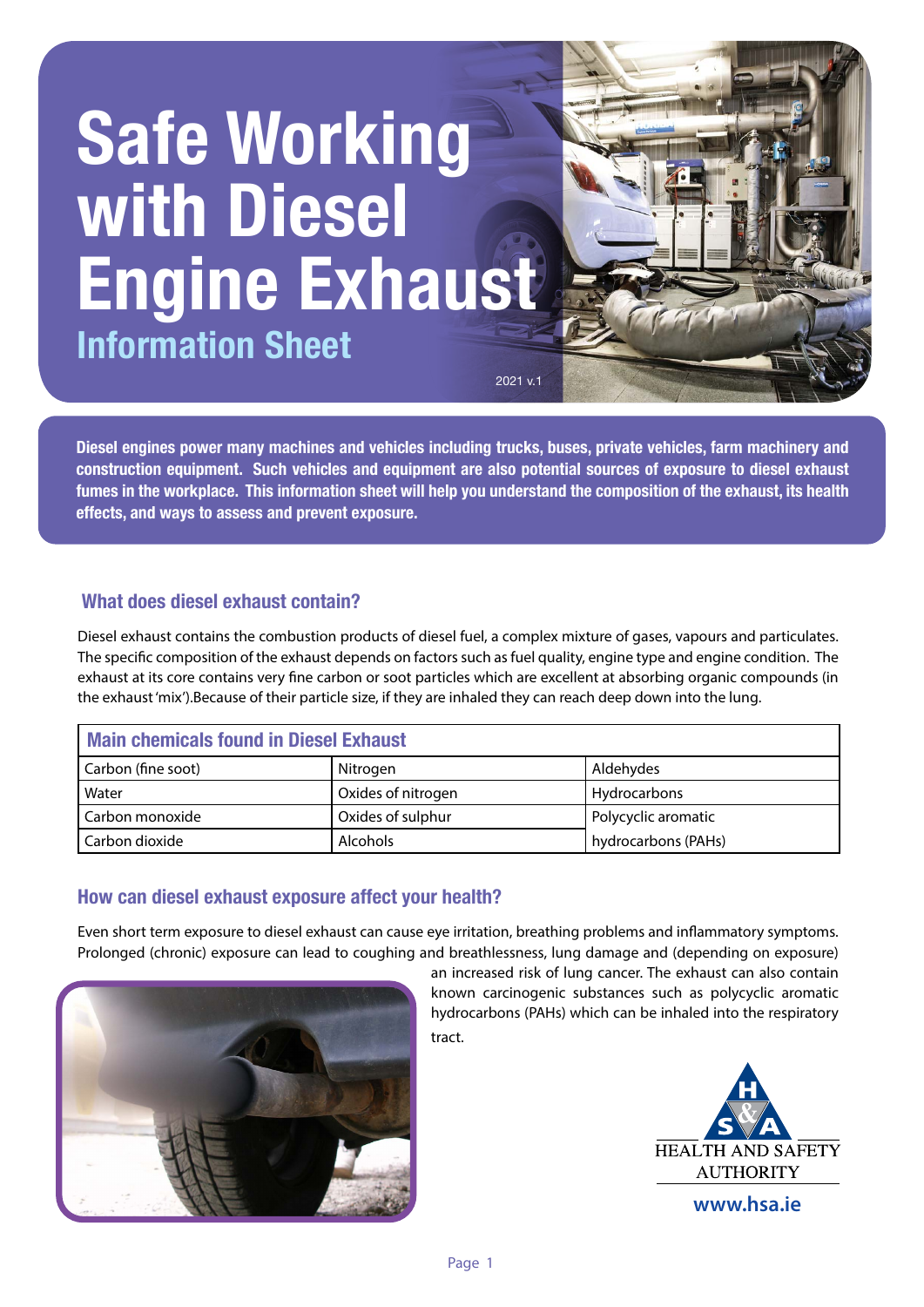### **How to risk assess diesel exhaust exposure**

Where there are diesel engines of one kind or another in the workplace, there is a risk of exposure to diesel exhaust. The exposure risk should be assessed as part of your overall chemical risk assessment. The risk assessment will help you to make the correct decisions, and should be based on the following questions:

- Is there a potential hazard of exposure to diesel exhaust in my workplace?
- Is the risk of exposure high or low?
- Who is being exposed and to what extent?
- How many employees are being exposed and for how long?
- How can exposure be prevented or minimised?
- If action is necessary to prevent potential exposure, have you prioritised your actions?

#### **Assessment of exposure**

The following pointers should help you identify the probable level of exposure:

| <b>LOW PROBABILITY</b>                                                                     | <b>MEDIUM PROBABILITY</b>                                     | <b>HIGH PROBABILITY</b>                                |
|--------------------------------------------------------------------------------------------|---------------------------------------------------------------|--------------------------------------------------------|
| There is no visible haze or smoke<br>in the workplace. The workplace<br>is well ventilated | There is smoke occasionally                                   | There is smoke in the workplace<br>permanently         |
| No visible soot deposits                                                                   | Soot deposits in certain areas                                | Heavy soot deposits especially<br>near emission points |
| complaints<br>related<br>No.<br>from<br>employees                                          | Some complaints from employees<br>of related health irritants | High degree of complaint from<br>exposed workers       |

Because of the complex and variable composition of diesel exhaust, occupational hygiene monitoring can be difficult. The HSA Chemical Agents and Carcinogens Code of Practice sets an Occupational Exposure Limit Value (OELV) of 0.05mg/m3 (as elemental carbon) which will come

into effect on the 21st February 2023 (with a derogation for mining and tunnelling until 21st Feb 2026).

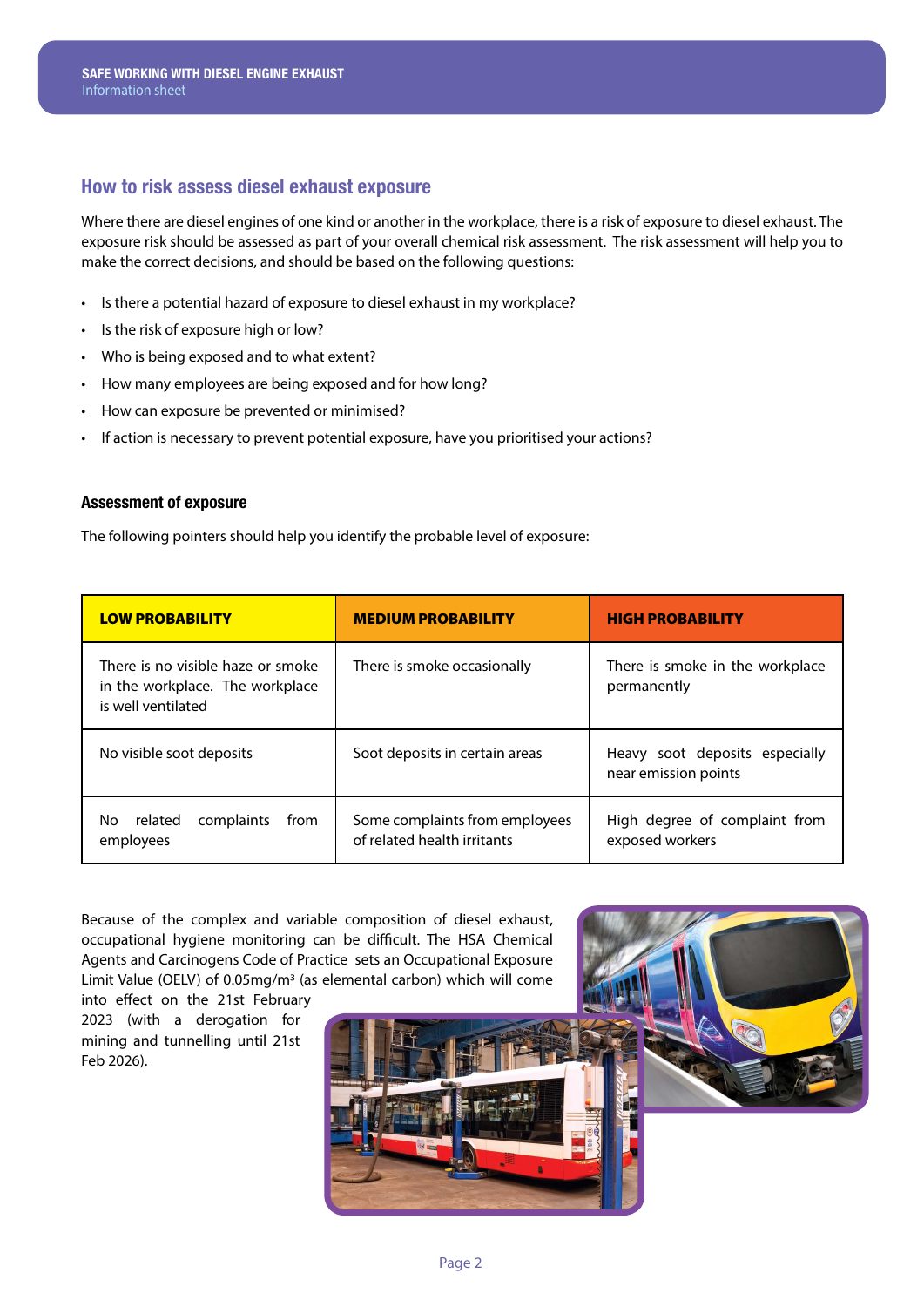Measuring carbon dioxide levels can be used as an indicator of exposure potential and control of diesel engine exhaust. Fresh air contains some level of carbon dioxide, but levels above 1000 ppm would be a concern:

| Carbon dioxide level (CO2) | $\geq 1000$ ppm, 8 hr. TWA* | Controls are inadequate        |
|----------------------------|-----------------------------|--------------------------------|
|                            | $1000$ ppm, 8 hr. TWA       | Controls need improving        |
|                            | $\sim$ 1000 ppm, 8 hr. TWA  | Controls likely to be adequate |

\*For further advice on occupational exposure limit terms, see the latest Code of Practice available at www.hsa.ie under publications

#### **How to prevent exposure**

The best way to control a hazard is to eliminate it. Can the exhaust be removed from the workplace? There are scenarios where natural gas or electricity can substitute as the energy or fuel source.

If the exhaust cannot be removed from the workplace, a number of options can be used to prevent exposure:

- Change the work methods
- Modify the layout
- Change the work procedures

#### **Engineering controls**

Is the workplace well ventilated naturally or mechanically so there is a good flow of fresh air? As well as general ventilation within the workplace, consider local exhaust ventilation (LEV) as it can efficiently remove diesel exhaust fumes at the point of release into the workplace (rather than relying on dilution of the fumes by general ventilation). Local exhaust ventilation can capture vehicle

exhaust in workplaces such as garages or vehicle test centres. See our *Local Exhaust Ventilation (LEV) Guidance*, available at www.hsa.ie under publications.

You should also consider whether the workshop can be separated from the garage with its own ventilation systems, or whether vehicles can be kept outside. Well maintained, fuel-efficient engines and fuel quality also play a part in preventing the generation of exhaust.

#### **Administrative controls**

Administrative controls can support engineering controls to maximise exposure prevention. For example, in a bus or car garage work can be organised to prevent running engines unnecessarily (idling). The number of employees in the work area should be minimised – administrative staff, for example, should remain in separate areas or offices.